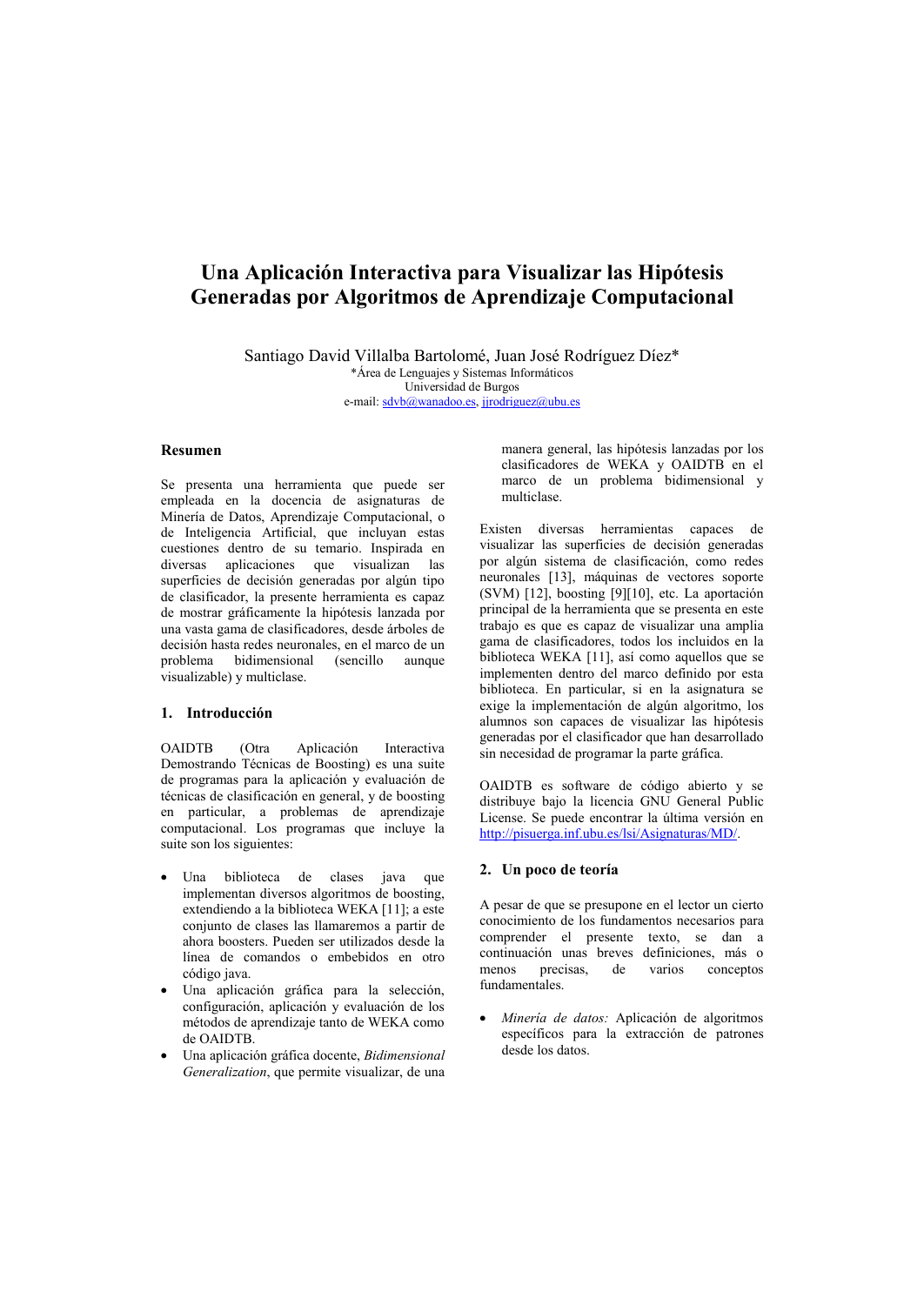#### **Demostraciones**

- Aprendizaje computacional: En el contexto en que nos encontramos, este término se refiere al conjunto de teorías y algoritmos que forman la base técnica para la minería de datos.
- Instancia: La entrada para un esquema de aprendizaje computacional es un conjunto de instancias. Estas instancias son las "cosas" que deben ser clasificadas, agrupadas o asociadas. Cada instancia es un ejemplo individual e independiente del concepto que debe ser aprendido y cada instancia está caracterizada por los valores que toman un conjunto predeterminado de atributos.
- Clasificador: un algoritmo de aprendizaje clasificador trata de extraer información de un conjunto de instancias de entrenamiento, de manera que es capaz de predecir la clase a la que pertenecen ejemplares desconocidos (distintos de los utilizados para entrenarlo).
- Boosting: Los algoritmos de aprendizaje computacional basados  $_{\rm en}$  $h$ nosting (potenciación) buscan iterativamente una combinación lineal ponderada de clasificadores base que haga predicciones correctas en datos desconocidos.

Las clases que implementan a los algoritmos de boosting son el principal componente de la suite. Los algoritmos implementados son AdaBoostM1 [4], AdaBoostM1W [2], AdaBoostOC - 61 AdaBoostECC  $[8]$ AdaBoostMH  $[5]$ RealAdaBoost [3], GentleAdaBoost [3], AdaCost  $[1]$  v CSBx $[7]$ .

## 3. Las aplicaciones gráficas

En el terreno de la didáctica son las aplicaciones gráficas de la suite OAIDTB las que tienen algo o mucho que decir.

La interfaz gráfica ha sido diseñada con el afán de ser cómoda e intuitiva para el usuario, proporcionando ayuda sobre qué es y para que sirve cada componente mediante "tooltips". El funcionamiento de las aplicaciones se basa, fundamentalmente, en el empleo del ratón, aunque se proporcionan teclas de acceso rápido a la mayoría de las funciones. Además, las aplicaciones no pierden en ningún momento la interactividad con el usuario, pudiendo siempre ser cancelados los procesos lanzados a pesar de

que puedan, eventualmente, tener una importante carga computacional.

Sin más preámbulos, echemos un vistazo a lo que nos ofrecen estos programas.

#### 3.1. El nanel de clasificación

El nanel de clasificación (Fig. 1) es una herramienta que permite seleccionar, o cargar un  $classificador$   $de$   $OAIDTB$   $o$   $de$   $WEXA$ configurarlo, entrenarlo sobre un conjunto de instancias, guardarlo, evaluar su precisión proporcionando variadas estadísticas y una representación textual del clasificador y, en el caso de los boosters, mostrar detalles tales como la evolución del error, mediante gráficas cartesianas, o la precisión de los clasificadores base entrenados.



Figura 1. El panel de clasificación

La aplicación es flexible, va que añadirle nuevos esquemas de clasificación es sencillo. Basta con implementar el algoritmo deseado en el marco proporcionado por la biblioteca WEKA y añadir el nombre de la clase a un fichero de texto que permite configurar la aplicación. La utilización de las capacidades de java para descubrir los miembros de las clases en tiempo de ejecución proporciona la posibilidad de incorporar estas clases, con sus características particulares. sin tener que recompilar el programa.

#### 3.2. "Generalización Bidimensional"

Esta aplicación permite la visualización de las hipótesis lanzadas por diversos algoritmos de

## 594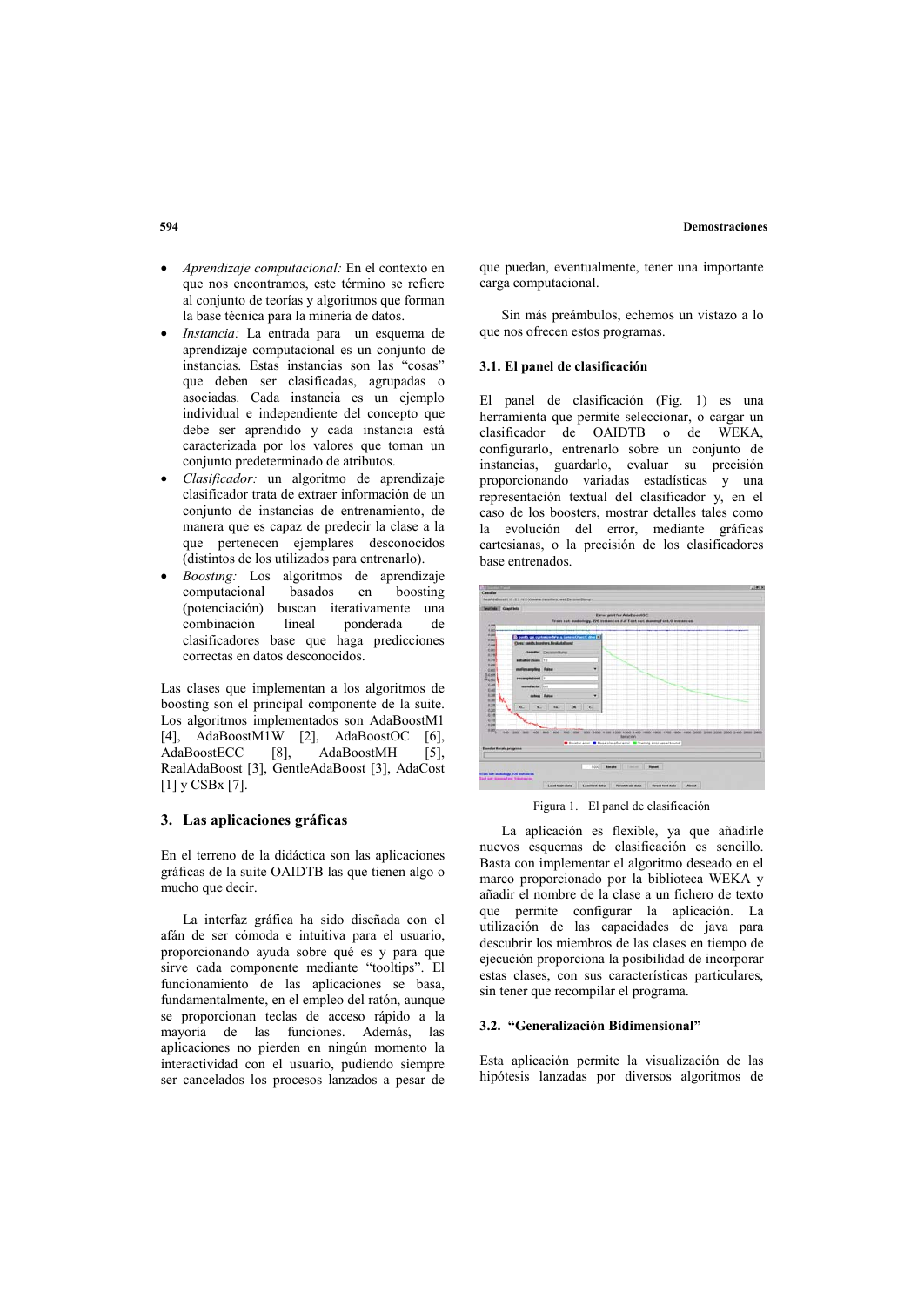## IX Jornadas de Enseñanza Universitaria de la Informática

aprendizaje computacional en el marco de un problema de datos bidimensional y multiclase.

En concreto, se trata de clasificar instancias representadas por puntos en un espacio bidimensional y cuvo atributo clase es el color de dicho punto. Con ella es posible enseñar, de una manera práctica y visual, cómo funcionan dichos algoritmos, mostrando propiedades teóricas de los mismos y conectando las hipótesis que lanzan con un problema que, aunque limitado, es fácil de entender v "entra por los ojos".

Una vez ejecutada, la ventana de la aplicación se divide en varias zonas (Fig. 2).

| Zam moto                                     |                       | ಾ                                           | <b>MARCHER</b>                        | n.    | $\rightarrow$ | my<br>Vd. |
|----------------------------------------------|-----------------------|---------------------------------------------|---------------------------------------|-------|---------------|-----------|
| <b>Instance rations</b>                      | <b>CF BC</b>          | did                                         |                                       | of of |               |           |
| <b>Britance address national</b>             |                       |                                             | <b>Kirki kimia</b> r                  |       |               |           |
| of Add simple points Chur point per counties |                       | T Best Names TollandorsParms                | <b>GH Crhamer 30</b>                  |       |               |           |
| CLAM TESHING HIP CARDINGS BURG               |                       |                                             | <b>Cynin</b><br><b>Eral Forest 95</b> |       |               |           |
| <b>Masks Assambled</b>                       |                       |                                             | <b>CO</b> YOU                         |       |               |           |
| -                                            | <b>START OF</b>       |                                             | - Makian aspect calls                 |       |               |           |
| <b>Fast scass mode</b>                       | <b>STATISTICS</b>     |                                             | Ford that R.                          |       |               |           |
|                                              | <b>Superintendo M</b> |                                             | Q                                     |       |               |           |
| <b>Note</b>                                  | er.                   |                                             | $-9$                                  |       |               |           |
| of filter andy shallon include are           | <b>Band</b>           |                                             |                                       |       |               |           |
| <b>Zinon mode</b>                            | -                     |                                             | <b>STATISTICS</b>                     |       |               |           |
| Lind says                                    | <b>Save ARRY</b>      |                                             | ٠                                     |       |               |           |
| <b>Butter but aller</b>                      |                       |                                             |                                       |       |               |           |
| Link links                                   | <b>Tour finale</b>    | Republic Material                           |                                       |       |               |           |
|                                              | <b>To strong</b>      | <b>Bearing Adv</b><br><b>Mark Sept Ave.</b> |                                       |       |               |           |
|                                              |                       |                                             |                                       |       |               |           |
|                                              | $\sim$                | <b>Ford</b>                                 |                                       |       |               |           |
| Train data kets<br><b>Tast Auto Kits</b>     |                       |                                             |                                       |       |               |           |
|                                              |                       |                                             |                                       |       |               |           |
|                                              |                       |                                             |                                       |       |               |           |
| <b>Line</b>                                  |                       |                                             |                                       |       |               |           |
|                                              |                       |                                             |                                       |       |               |           |
|                                              |                       |                                             |                                       |       |               |           |
| $-112$<br><b>Mature</b>                      |                       |                                             |                                       |       |               |           |
| $\sim$<br><b>ALCOHOL:</b>                    |                       |                                             |                                       |       |               | 435 - 1   |

Figura 2. Pantalla principal de la aplicación

En la parte superior existe un pequeño menú con algunas opciones de configuración de la aplicación, y una barra de herramientas con botones para las acciones más frecuentes. En el centro se sitúa el área de dibujo, que es la región de la pantalla en que se dibujan las instancias (puntos de un determinado color) que introduce el usuario mediante pulsaciones del ratón. En la parte inferior existe un área de mensajes, en la que se le muestran al usuario las informaciones pertinentes, desde tiempos de ejecución hasta los posibles errores o excepciones producidas.

Flotando sobre todos estos componentes hay tres ventanas cuyo tamaño, para comodidad del usuario, puede ser alterado.

La primera ventana se corresponde con el panel de clasificación, va comentado en la sección anterior

La segunda ventana es el panel de edición de instancias. Permite introducir las instancias mediante pulsaciones de ratón en el área de dibuiado. o cargarlas desde un archivo, bien sea en formato propio (ARFF - Formato de Archivo Atributo-Relación) o, y esta característica es experimental, desde un archivo de imagen gif o ipeg. Si se utiliza la inserción directa mediante pulsaciones del ratón, este panel permite la selección del color (clase) de los puntos (instancias) introducidos, así como permite la posibilidad de introducir un número arbitrario de instancias. Algunas funciones ofrecidas a través de los componentes de este panel son:

- $\bullet$  Deshacer / rehacer la inserción de instancias.
- Configurar la función empleada en la inserción masiva de instancias, pudiendo elegir entre diversas funciones de distribución (normal, uniforme... o incluso las creadas por un usuario avanzado mediante del empleo de una simple API) para poder crear problemas interesantes o visualmente atractivos.
- Trasladar y escalar las coordenadas de las poder instancias para mostrarlas correctamente o más claramente en el área de dibuiado.
- Dividir las instancias en conjuntos de entrenamiento y de prueba.
- Salvar las instancias en formato ARFF o una instantánea del contenido del área de dibujado.

La tercera ventana se corresponde con el panel de opciones visuales, que es el encargado de manejar todo lo referente a la visualización del problema, desde qué aspectos del mismo se muestran u ocultan hasta el tamaño de los puntos que representan las instancias, y de lanzar la creación de la imagen que represente la hipótesis del clasificador seleccionado y construido en el panel de clasificación, pudiendo configurar su nivel de precisión

Otro de los puntos fuertes del programa es la capacidad de hacer "zoom ilimitado" sobre cualquier región del universo del problema y